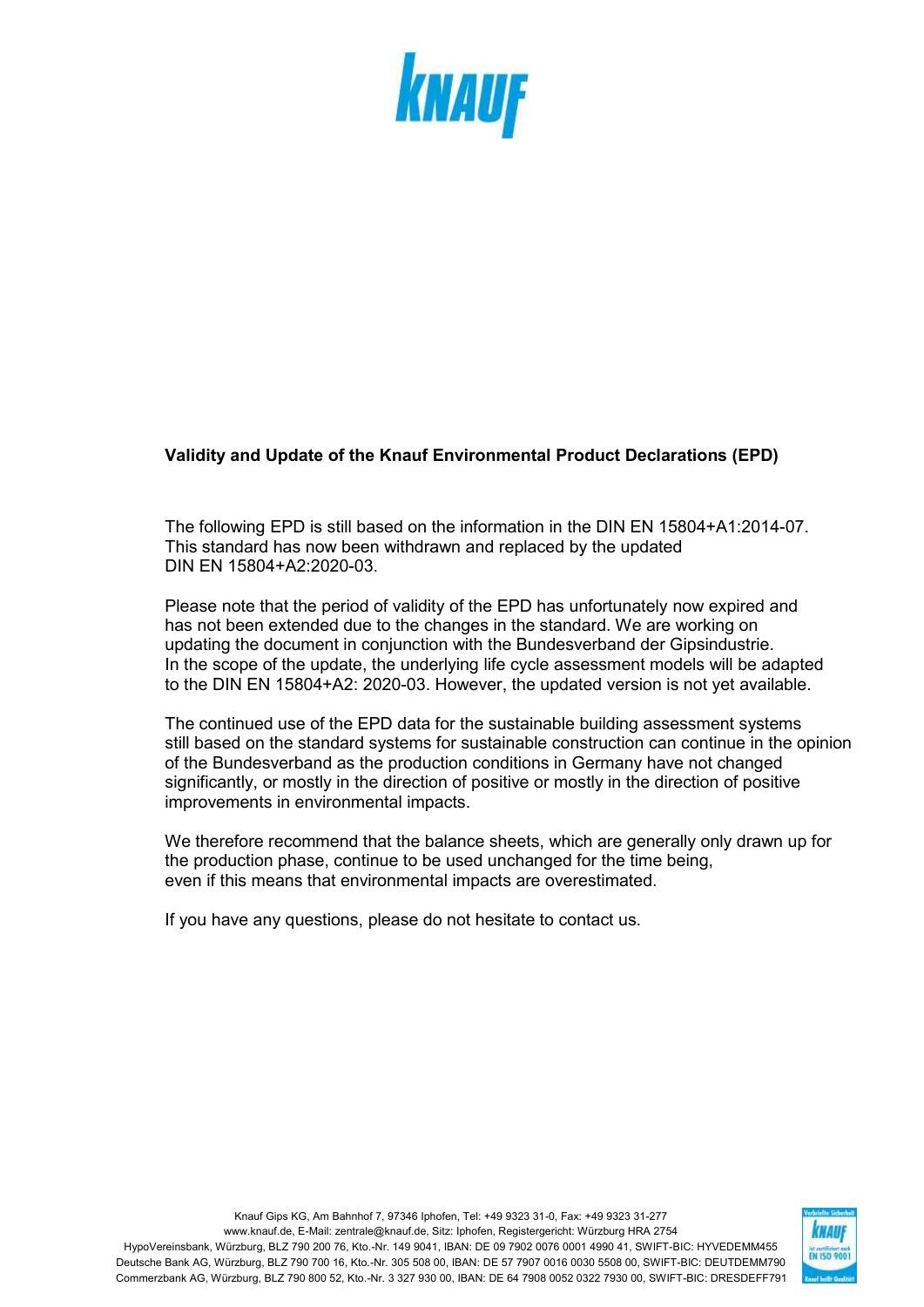# **ENVIRONMENTAL PRODUCT DECLARATION**

as per /ISO 14025/ und /EN 15804/

| Owner of the Declaration | <b>Bundesverband der Gipsindustrie e.V.</b> |
|--------------------------|---------------------------------------------|
| Publisher                | Institut Bauen und Umwelt e.V. (IBU)        |
| Program holder           | Institut Bauen und Umwelt e.V. (IBU)        |
| Declaration number       | EPD-BVG-KNG-20140072-IAG1-EN                |
| <b>Issue date</b>        | 15.11.2017                                  |
| Valid to                 | 12.11.2020                                  |

## **Knauf gypsum fillers Knauf Gips KG**



**www. ibu-epd.com / https://epd-online.com**





The following products belong to the above mentioned product family of **Knauf gypsum fillers**:



Knauf Fugenfüller Leicht, Knauf Fireboard-Spachtel, Knauf Drystar-Filler, **Bundesverband der Gips** Knauf Uniflott, Knauf Uniflott imprägniert, Knauf Perlfix, Knauf Estetico Universal, Knauf Finissimo Universal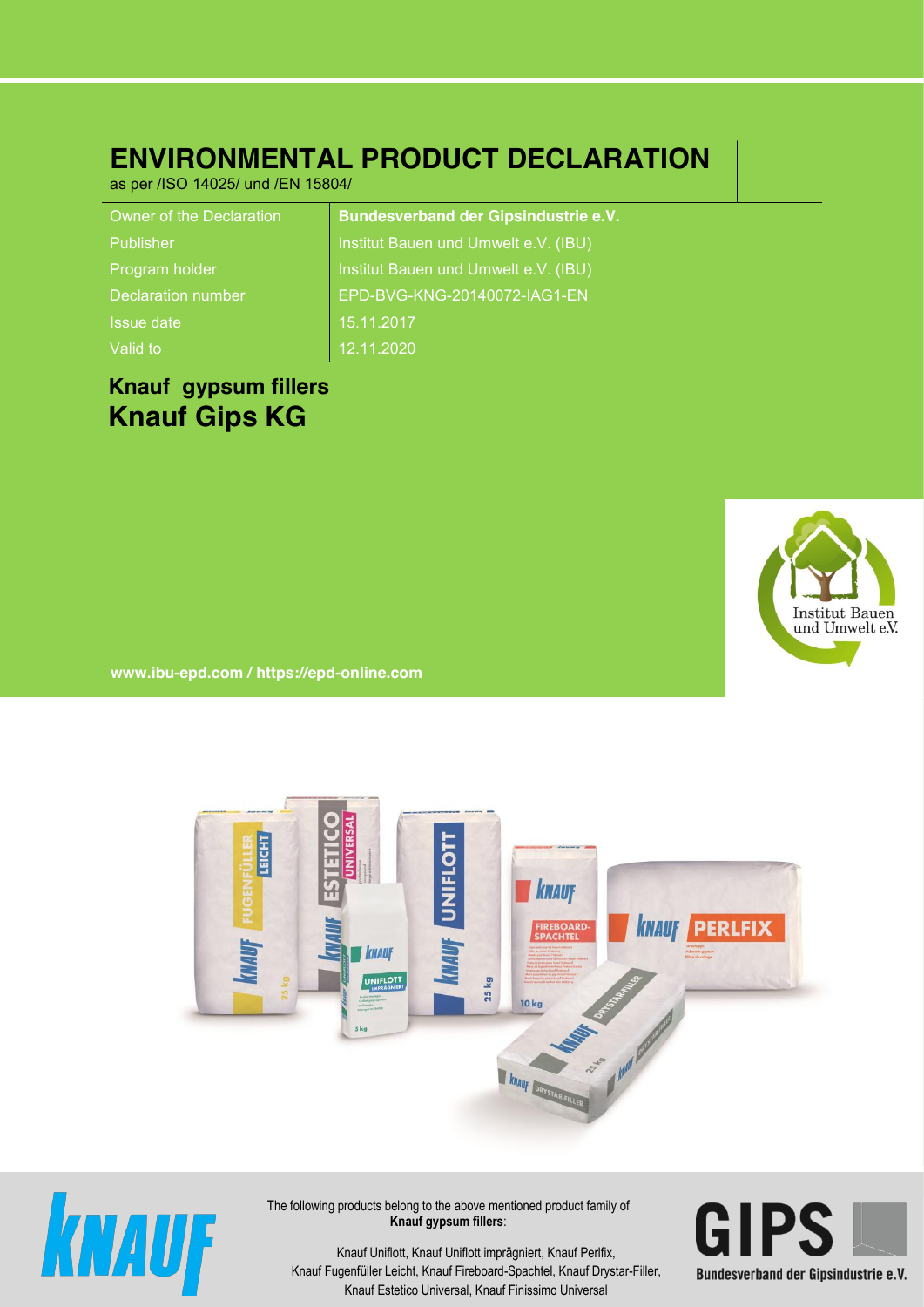## **1. General Information**

## **Bundesverband der Gipsindustrie e.V. GYPSUM FILLER AND GYPSUM-**

#### **Programme holder**

IBU - Institut Bauen und Umwelt e.V. Panoramastr. 1 10178 Berlin Germany

#### **Declaration number**

EPD-BVG-KNG-20140072-IAG1-EN

#### **This Declaration is based on the Product Category Rules:**

Mineral factory-made mortar, 07.2014 (PCR tested and approved by the SVR)

#### **Issue date**

15.11.2017

#### **Valid to** 12.11.2020

Wireinmarger

Prof. Dr.-Ing. Horst J. Bossenmayer (President of Institut Bauen und Umwelt e.V.)

urun

Dr. Burkhart Lehmann (Managing Director IBU)

## **2. Product**

#### **2.1 Product description**

Gypsum binder in accordance with /DIN EN 13279-1/ is the base product for industrial manufacturing of various gypsum plasters but also for all prefabricated elements made of gypsum. It is extracted through calcination of calcium sulphate dihydrate (CaSO $_4$  2 H<sub>2</sub>O) and comprises calcium sulphate in its various hydrate phases, e.g. hemi-hydrate (CaSO4 ½ H2O) and anhydrite (CaSO4).

Gypsum binder is a bindable material ground to powder whose curing process is triggered by the addition of water. This can be carried out at the construction site (gypsum plaster, gypsum filler and gypsum-based adhesive) or in the plant within the framework of board production.

Gypsum binder forms the basis for manufacturing gypsum plaster (for automatic or manual plastering), gypsum filler material and gypsum-based adhesives as well as for model plaster, stucco and fixing plaster.

## **BASED ADHESIVE (SETTING PLASTER)**

#### **Owner of the Declaration**

Bundesverband der Gipsindustrie e.V. Kochstraße 6/7 10969 Berlin

#### **Declared product / Declared unit**

1 kg gypsum binder for powder products according to /DIN EN 13279-1/

## **Scope:**

The EPD applies for member companies of the Bundesverband der Gipsindustrie e.V. in accordance with the current list of members on www.gips.de for the products manufactured in Germany. The Life Cycle Assessment considers specific information supplied by the manufacturers and suppliers of components exclusively for the production stage from the cradle to the plant gate. This document is translated from the German Environmental Product Declaration into English. It is based on the German original version EPD-BVG-20140072-IAG1-DE. The verifier has no influence on the quality of the translation.The owner of the declaration shall be liable for the underlying information and evidence; the IBU shall not be liable with respect to manufacturer information, life cycle assessment data and evidences.

#### **Verification**

| The CEN Norm /EN 15804/ serves as the core PCR                          |  |  |  |  |  |  |
|-------------------------------------------------------------------------|--|--|--|--|--|--|
| Independent verification of the declaration<br>according to /ISO 14025/ |  |  |  |  |  |  |
| $ x $ externally<br>internally                                          |  |  |  |  |  |  |
|                                                                         |  |  |  |  |  |  |
| Dr.-Ing. Wolfram Trinius                                                |  |  |  |  |  |  |

(Independent verifier appointed by SVR)

### **2.2 Application**

Gypsum binders can be manufactured for various applications which are indicated by the respective name in accordance with European standards or traditional, possibly deviating, names combined with applications indicated by the manufacturer only. An overview is provided by the Gypsum Data Book issued by the Bundesverband der Gipsindustrie e.V. /Gypsum Data Book/ and the IGB Stucco Manual /IGB/ published by the building plaster industrial group of the Bundesverband der Gipsindustrie e.V..

#### **2.3 Technical Data**

The technical data is based on the following standards:

Definitions and requirements on gypsum binders and gypsum plasters in accordance with /DIN EN 13279-1/

· /DIN EN 13963/ also applies for materials for filling plasterboard joints (filler, fine filler and jointing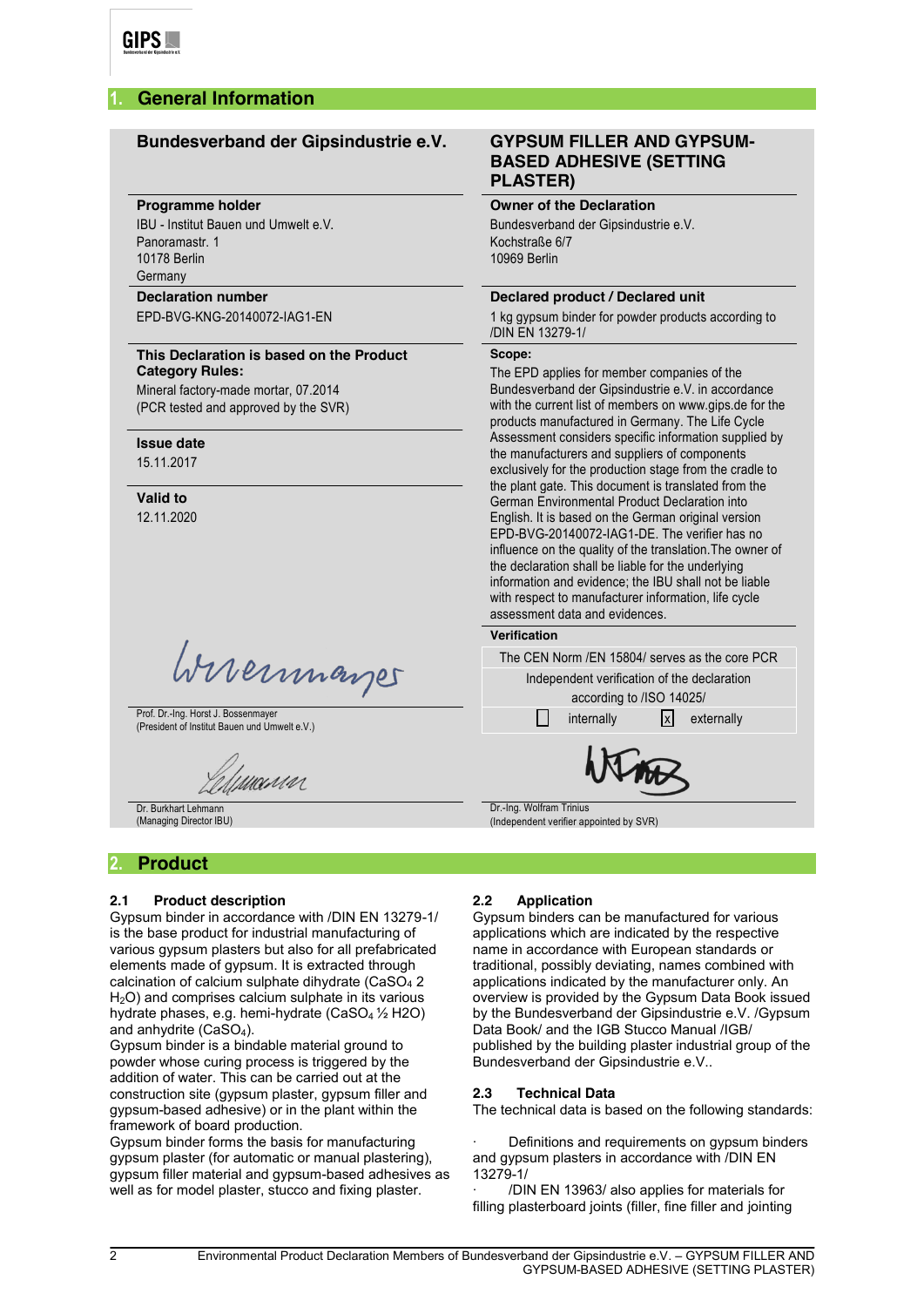

#### compound)

Additional technical data refers to application of the products at the construction site. This technical construction data, which refers to the down-stream processing after the plant gate, results from the manufacturer's processing information at the construction site. As this LCA only considers the production stage, these properties are not listed here for systematic reasons.

If necessary, more information is available in the standards, the Gypsum Data Book issued by the Bundesverband der Gipsindustrie e.V. /Gypsum Data Book/ and information supplied by the manufacturer.

#### **2.4 Placing on the market / Application rules**

Regulation (EU) No. 305/2011 dated 9 March 2011 /Construction Products Regulation/ applies for placing on the market in the EU/EFTA. The products require a Declaration of Performance considering /DIN EN 13279-1:2008 – Gypsum binders and gypsum plasters

– Part 1: Definitions and requirements/ and CE marking.

/DIN EN 13963/ also applies for filler, fine filler and jointing compound.

Use is governed by the respective national regulations. Applications should be in line with manufacturer's recommendations.

#### **2.5 Delivery status**

The product is delivered in powder form. The product can be procured in various pack sizes, e.g. in sacks or loose from silos depending on the manufacturers' respective offers.

The list of manufacturers is available on the Bundesverband Gips Web site: www.gips.de.

#### **2.6 Base materials / Ancillary materials**

As a general rule, gypsum binder comprises calcium sulphate of various hydrate stages, whereby the binding and processing characteristics are based on their respective combinations and possibly the addition of retarders and water retention agents.

A distinction can generally be made between products containing non-hazardous substances and alkaline gypsum products.

Gypsum binders with added lime hydrate of 1 to 10% by weight bear the CLP label eye damage / eye irritation category 1 with the GHS05 pictogram, the signal word "Danger" and the H318 hazard statement "Causes serious eye damage".

A safety data sheet is available for all products from the respective manufacturer or from the GISBAU data base of the employers' liability insurance association of the building industry BG Bau.

#### **2.7 Manufacture**

During the manufacturing process, raw gypsum is burned as gypsum binder where it is available as hemihydrate, anhydrite III and anhydrite II gypsum phases. Gypsum plaster is also admixed with powdered limestone, sand or perlite, and additives such as binding retarders or cellulose derivatives which are added in dry form to the calcined calcium sulphates.

#### **2.8 Environment and health during manufacturing**

Gypsum products are manufactured in the "Installations for burning gypsum" which are outlined in the 4th Federal Immission Control Ordinance in the

Annex to installations subject to approval. The immission control requirements comprise the guidelines outlined in the Federal Immission Control Act and the technical requirements on air as outlined in the "TA Luft".

Installations in the gypsum industry are only subject to emissions trading if the cumulated rated thermal input is ≥ 20 MW. This threshold value is only achieved by larger plants and/or joint production of several gypsum products.

The plants implement an Energy Management system according to /DIN EN ISO 50001/.

#### **2.9 Product processing/Installation**

The subsurface must fulfil the following requirements for the professional manufacture of plaster surfaces:

Even surface in accordance with the requirements of /DIN 18202/

Load-bearing, solid and sufficiently inherently stable

- Dry, non-water-repellent and evenly absorbent
- Free of dust, soiling and harmful efflorescence
- Frost-free and/or tempered above +5 °C
- Free of sintered layers and release agent residue

Where concrete is used as a plaster base, residual moisture must not exceed 3% by weight. Moisture release by concrete must be finished in the surface zone. Freshly-plastered rooms must be protected from frost.

Other key information is represented by the absorptivity of the plaster base, material requirements and yield, water values when sprinkling the product into water, plaster layer and thickness, processing times, drying out as well as the requisite quality levels of surfaces and details on suitable coatings.

Plaster finishing spatulas (abbreviated as C7) in accordance with /DIN EN 13279-1/ are primarily used for flat coatings on smooth solid subsurfaces (plaster surfaces, plane stone masonry, smooth-formed concrete, prefabricated concrete parts) or on gypsum or gypsum fibreboard for subsequent surface treatment. Apart from full-surface coatings, textured designs are also possible. Depending on the product, plaster can be applied and processed manually or by machine. Layers have a thickness of 0.1 mm to 3 mm. Filler, fine filler and jointing compound are regulated according to /DIN EN 13963/ and are primarily used for filling plasterboard joints in accordance with /DIN EN 520/ as well as for fibre-reinforced plasterboard.

#### **2.10 Packaging**

Powder gypsum products must be protected from moisture absorption during transport and storage. Where possible, material delivered in sacks should be stored in enclosed spaces and on wooden gratings. The storage times specified – usually three to six months – must be observed. Gypsum products can usually still be processed after these times, whereby the information provided by the manufacturer concerning processing times no longer apply.

#### **2.11 Condition of use**

The product is intended for use as a construction product in interior areas and/or serves as an industrial interim product for the manufacture of other gypsum products.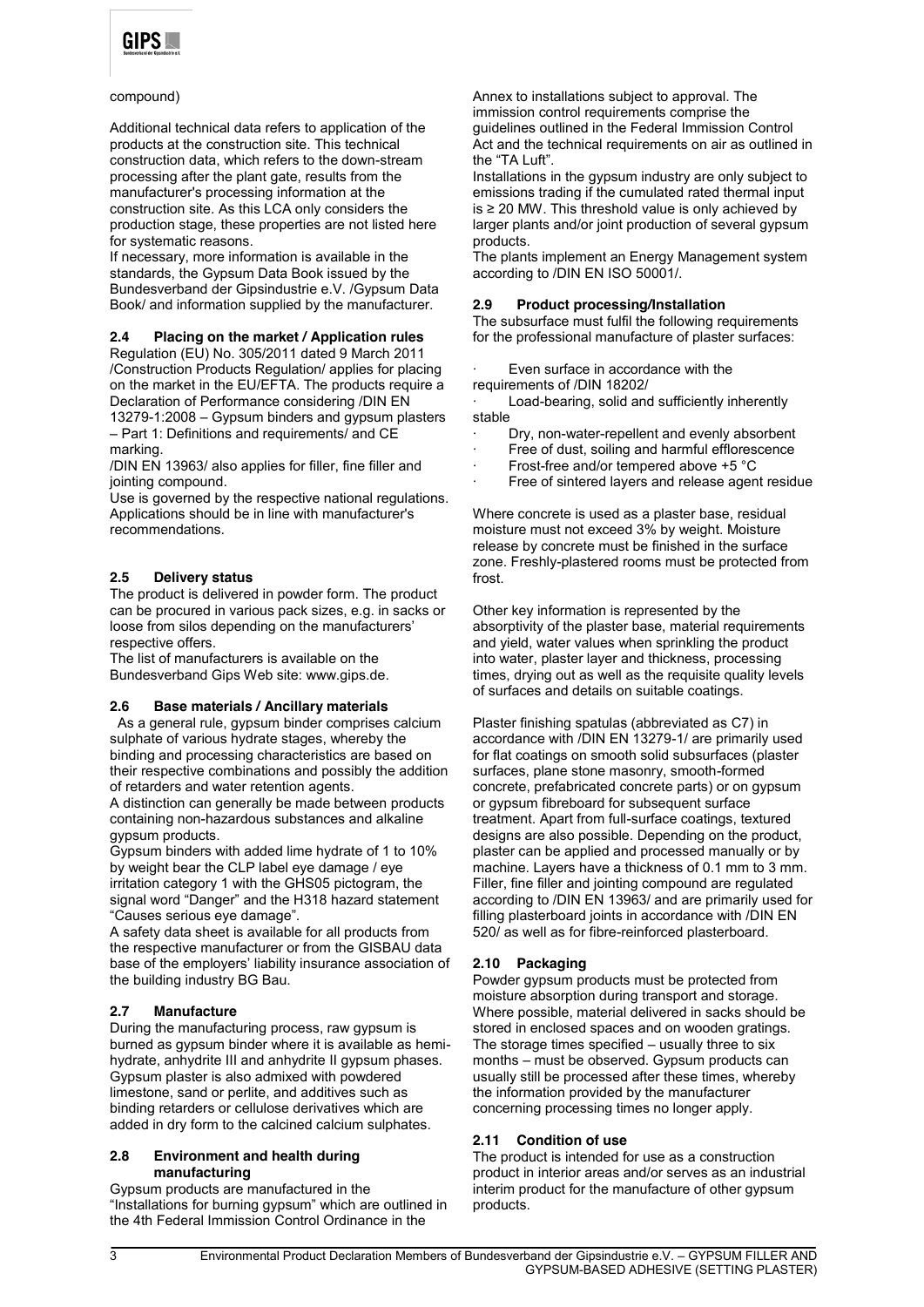

**2.12 Environment and health during use** All requirements of the AgBB test scheme (version 2008) are fully met /Scherer 2010/.

All listed criteria are significantly fallen short of. The products do not have any negative impact on the quality of indoor air.

#### **2.13 Reference service life**

The Reference Service Lives depend on the respective applications. The Reference Service Lives result from the application areas in accordance with the BBSR "Nutzungsdauern von Bauteilen für

Lebenszyklusanalysen nach dem Bewertungssystem Nachhaltiges Bauen (BNB) (Useful life of components for the LCA according to the Sustainable Building assessment system)" table, last revised 03.11.2011 /BBSR Service Life/, as follows:

for standard interior plasters (code 345.211, stucco, lime-gypsum plaster and much more)  $\geq 50$ years (the same applies for plaster profiles (code 345.221) and plaster bases (code 345.222) which may be used in combination with gypsum products

for filling compounds, adhesive binders and adhesives made of gypsum in stud wall systems (code 342.411) or partitions made of gypsum plasterboards (code 342.511) ≥ 50 years

There are no influences on ageing when the recognised rules of technology are applied.

#### **2.14 Extraordinary effects**

#### **Fire**

The product is allocated to class A1 according to /DIN EN 13501/ (no contribution to fire load) provided that it contains less than 1% by weight or volume of organic substances (the higher value applies). According to /DIN EN 13501-1/, this also satisfies the additional requirements concerning "no smoke gas development" (s1) and "no burning droplets/drips" (d0).

#### **Water**

The product is intended for use in interior applications only. Permanent penetration of the product with water

### **3. LCA: Calculation rules**

#### **3.1 Declared Unit**

This declaration refers to 1 kg material in the respective delivery form (powder product, not mixed with water).

Material requirements and yield are indicated in the product information or can be obtained from the manufacturer.

#### **Details on declared unit**

| <b>Name</b>                                                                                                                                     | Value | <b>Unit</b> |  |  |  |  |  |
|-------------------------------------------------------------------------------------------------------------------------------------------------|-------|-------------|--|--|--|--|--|
| Declared unit Powder product                                                                                                                    |       | ka          |  |  |  |  |  |
| Material requirements comprise between 8 kg/m <sup>2</sup> and<br>A.A. Isailar 2. Cara A.O. mana in Isailan dhiirtoo waxaa waxaa sada sada waxa |       |             |  |  |  |  |  |

11 kg/m² for 10 mm plaster thickness on subsurfaces which are solidly filled and of normal absorbency.

#### **3.2 System boundary**

Type of EPD: cradle to gate

must be avoided as recrystallisation and structural changes can arise due to the water solubility of gypsum.

In the event of any temporary moisture penetration at a later stage, strength diminishes. But the original values are achieved again after drying. This is why application in domestic kitchens and bathrooms with only occasional and temporary exposure to moisture does not present any problems.

A leaflet /Flooding Leaflet/ is available from the Bundesverband der Gipsindustrie e.V. on how to repair damage caused by flooding.

#### **Mechanical destruction**

Mechanical stress does not occur during the service life of the building. As the product is used for interior applications, there are no negative consequences for the environment in the event of unforeseen mechanical destruction.

#### **2.15 Re-use phase**

Waste processing (recycling or disposal) depends on the respective substrate due to the low material hardness displayed by the component. The actual material is suitable for disposal on landfills from landfill class DK I in accordance with the Landfill Ordinance. Recycling options can be restricted by sulphate content caused by gypsum in the eluate.

#### **2.16 Disposal**

The waste code for the unused material is 10 13 06 "Particulates and dust (with the exception of 10 13 12 and 10 13 13)" in category 10 13 "Waste from the manufacture of cement, unhydrated lime, gypsum and products made from these materials" or 17 08 02 "Construction products based on gypsum with the exception of those included in 17 08 01" in category 17 08 "Construction materials based on gypsum". Neither represents hazardous waste. After processing, the waste code must be selected depending on the respective substrate.

#### **2.17 Further information** [www.gips.de](http://www.gips.de/)

Modules A1-A3 include the production of raw materials and transport thereof, the provision of energy and manufacturing processes required for production.

#### **3.3 Estimates and assumptions**

Packaging material for powder products to be delivered were taken into account. As a general rule, the products can be delivered in bags; larger volumes can also be supplied loose in silos or tank trucks. Assumptions were made regarding packaging and transportation for all materials required for manufacturing and packaging of the product. In the case of product packaging, average values concerning various paper sack volumes were considered (see section 5) and an LCA comparison made with the unpacked product (see section 6).

#### **3.4 Cut-off criteria**

All components for manufacturing as well as all electricity and water required were considered.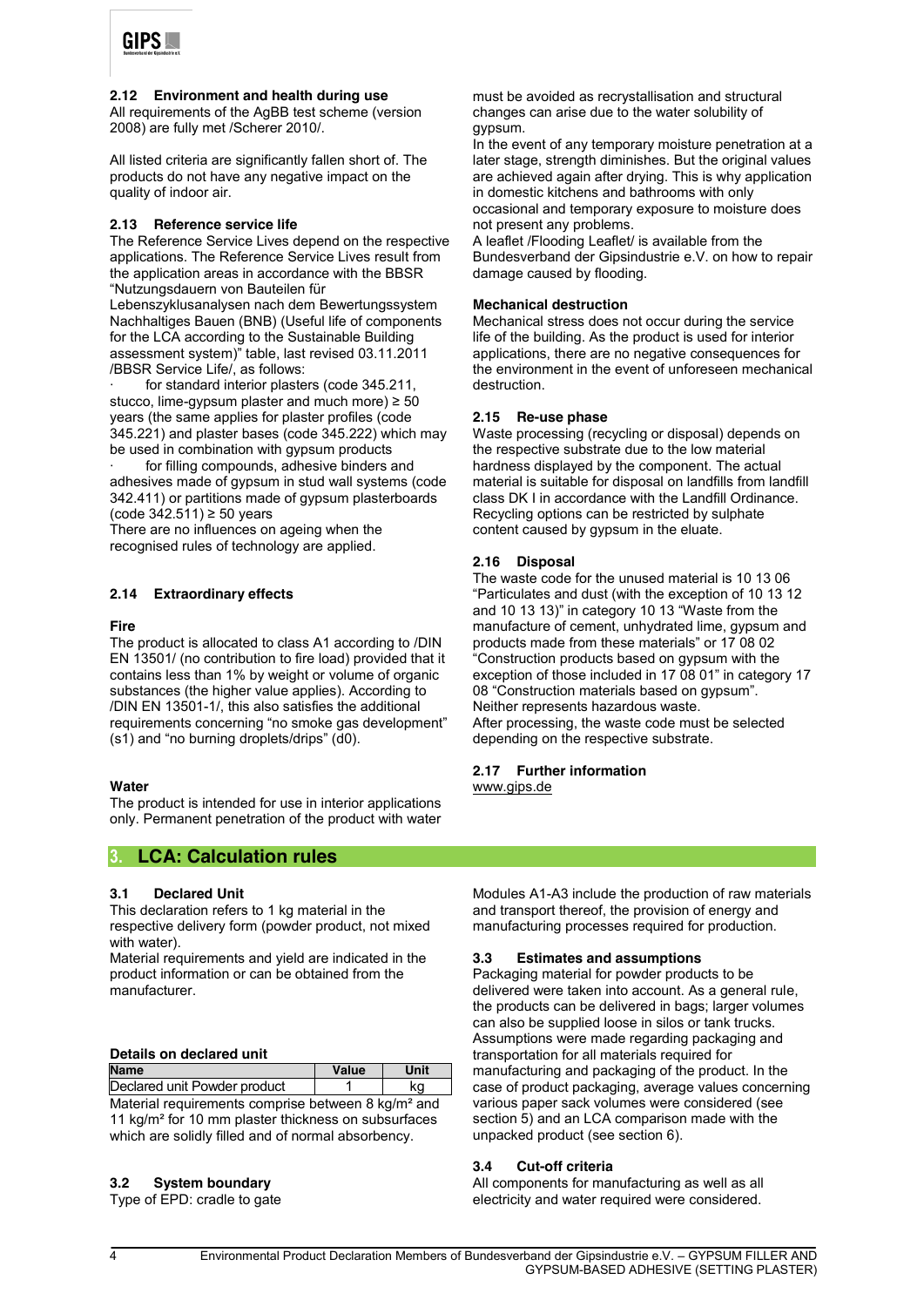

Accordingly, material and energy flows accounting for a share of less than 1% were also considered. It can be assumed that the processes ignored would have contributed less than 5% to the impact categories considered.

#### **3.5 Background data**

"GaBi 5" – the software system for comprehensive analysis developed by  $P\acute{E}$  INTERNATIONAL AG – was used for modelling the life cycle of all components /GaBi 5, 2012/.

The Life Cycle Assessment was modelled for Germany as a reference area. This means that apart from the production processes within the system boundaries, the up-stream processes of relevance for Germany such as provision of electricity or energy carriers were taken into account, too. The power mix for Germany 2008 is applied.

#### **3.6 Data quality**

All background data sets of relevance were taken from the GaBi 5 software data base.

#### **3.7 Period under review**

The data used by PE INTERNATIONAL AG complies with the current level of knowledge at the time of modelling the LCA in early 2013.

#### **3.8 Allocation**

Allocations were used in the background data for modelling the requisite components, e.g. for the provision of electricity. Allocation was avoided for the provision of FGD gypsum which is partially used for the production of calcium sulphate-β-hemi-hydrate.

#### **3.9 Comparability**

Basically, a comparison or an evaluation of EPD data is only possible if all the data sets to be compared were created according to /EN 15804/ and the building context, respectively the product-specific characteristics of performance, are taken into account.

## **4. LCA: Scenarios and additional technical information**

Technical information on the application forms the basis for developing specific scenarios within the context of a building evaluation. No scenarios are developed within the framework of this cradle-to-gate declaration.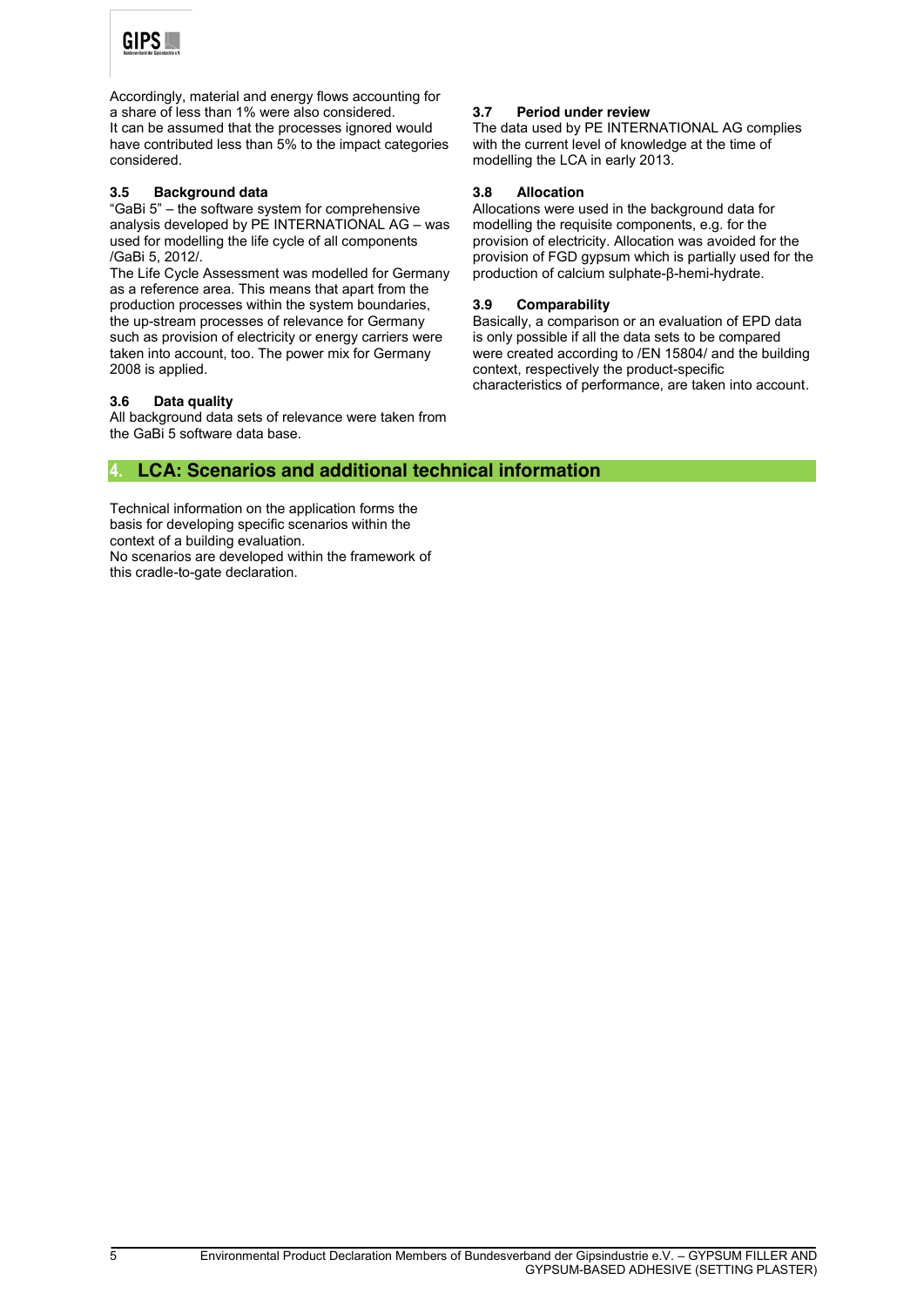

## **5. LCA: Results**

| <b>CONSTRUCTI</b><br>ON PROCESS<br>PRODUCT STAGE<br><b>STAGE</b>                                                                 |                   |                         | DESCRIPTION OF THE SYSTEM BOUNDARY (X = INCLUDED IN LCA; MND = MODULE NOT DECLARED)<br><b>USE STAGE</b> |                |                                                                                          |              |                       |                                                                            |               | END OF LIFE STAGE         |                          |                               |                | <b>BENEFITS AND</b><br><b>LOADS</b><br><b>BEYOND THE</b><br><b>SYSTEM</b><br><b>BOUNDARIES</b> |                |                                                                                         |  |
|----------------------------------------------------------------------------------------------------------------------------------|-------------------|-------------------------|---------------------------------------------------------------------------------------------------------|----------------|------------------------------------------------------------------------------------------|--------------|-----------------------|----------------------------------------------------------------------------|---------------|---------------------------|--------------------------|-------------------------------|----------------|------------------------------------------------------------------------------------------------|----------------|-----------------------------------------------------------------------------------------|--|
| Raw material<br>supply                                                                                                           | Transport         | Manufacturing           | Transport from the<br>gate to the site                                                                  | Assembly       | Jse                                                                                      | Maintenance  | Repair                | Replacement                                                                | Refurbishment | Operational energy<br>use | Operational water<br>use | De-construction<br>demolition | Transport      | Waste processing                                                                               | Disposal       | Recovery-<br>Recycling<br>potential<br>Reuse-                                           |  |
| Α1                                                                                                                               | A <sub>2</sub>    | A3                      | A <sub>4</sub>                                                                                          | A <sub>5</sub> | <b>B1</b>                                                                                | <b>B2</b>    | <b>B3</b>             | <b>B4</b>                                                                  | <b>B5</b>     | <b>B6</b>                 | <b>B7</b>                | C <sub>1</sub>                | C <sub>2</sub> | C <sub>3</sub>                                                                                 | C <sub>4</sub> | D                                                                                       |  |
| $\times$                                                                                                                         | $\times$          | $\overline{\mathsf{X}}$ | <b>MND</b>                                                                                              | <b>MND</b>     | <b>MND</b>                                                                               | <b>MND</b>   | <b>MND</b>            | <b>MND</b>                                                                 | <b>MND</b>    | <b>MND</b>                | <b>MND</b>               | <b>MND</b>                    | <b>MND</b>     | <b>MND</b>                                                                                     | <b>MND</b>     | <b>MND</b>                                                                              |  |
|                                                                                                                                  |                   |                         |                                                                                                         |                |                                                                                          |              |                       |                                                                            |               |                           |                          |                               |                |                                                                                                |                | RESULTS OF THE LCA - ENVIRONMENTAL IMPACT: 1 kg gypsum filler and gypsum-based adhesive |  |
|                                                                                                                                  | (setting plaster) |                         |                                                                                                         |                |                                                                                          |              |                       |                                                                            |               |                           |                          |                               |                |                                                                                                |                |                                                                                         |  |
|                                                                                                                                  |                   |                         | Parameter                                                                                               |                |                                                                                          |              |                       | <b>Unit</b>                                                                |               | A1-A3                     |                          |                               |                |                                                                                                |                |                                                                                         |  |
|                                                                                                                                  |                   |                         | Global warming potential                                                                                |                |                                                                                          |              |                       | [kg $CO_2$ -Eq.]                                                           | 0.11          |                           |                          |                               |                |                                                                                                |                |                                                                                         |  |
|                                                                                                                                  |                   |                         |                                                                                                         |                | Depletion potential of the stratospheric ozone layer                                     |              |                       | [kg CFC11-Eq.]                                                             | 1.13E-11      |                           |                          |                               |                |                                                                                                |                |                                                                                         |  |
|                                                                                                                                  |                   |                         | Acidification potential of land and water<br>Eutrophication potential                                   |                |                                                                                          |              |                       | [kg SO <sub>2</sub> -Eq.]<br>1.51E-4<br>$[kq (PO4)3 - Eq.]$<br>$2.01E - 5$ |               |                           |                          |                               |                |                                                                                                |                |                                                                                         |  |
|                                                                                                                                  |                   |                         |                                                                                                         |                |                                                                                          |              |                       | [kg ethene-Eq.]<br>1.56E-5                                                 |               |                           |                          |                               |                |                                                                                                |                |                                                                                         |  |
| Formation potential of tropospheric ozone photochemical oxidants<br>Abiotic depletion potential for non-fossil resources         |                   |                         |                                                                                                         |                |                                                                                          | [kg Sb-Eq.]  | 1.89E-5               |                                                                            |               |                           |                          |                               |                |                                                                                                |                |                                                                                         |  |
|                                                                                                                                  |                   |                         |                                                                                                         |                | Abiotic depletion potential for fossil resources                                         |              |                       | [MJ]                                                                       | 1.66          |                           |                          |                               |                |                                                                                                |                |                                                                                         |  |
| plaster)                                                                                                                         |                   |                         |                                                                                                         |                | RESULTS OF THE LCA - RESOURCE USE: 1 kg gypsum filler and gypsum-based adhesive (setting |              |                       |                                                                            |               |                           |                          |                               |                |                                                                                                |                |                                                                                         |  |
| Parameter                                                                                                                        |                   |                         |                                                                                                         |                |                                                                                          | <b>Unit</b>  |                       | A1-A3                                                                      |               |                           |                          |                               |                |                                                                                                |                |                                                                                         |  |
| Renewable primary energy as energy carrier                                                                                       |                   |                         |                                                                                                         |                |                                                                                          | [MJ]         |                       | 0.14                                                                       |               |                           |                          |                               |                |                                                                                                |                |                                                                                         |  |
| Renewable primary energy resources as material utilization                                                                       |                   |                         |                                                                                                         |                |                                                                                          | [MJ]         |                       | 0.00                                                                       |               |                           |                          |                               |                |                                                                                                |                |                                                                                         |  |
|                                                                                                                                  |                   |                         |                                                                                                         |                | Total use of renewable primary energy resources                                          |              |                       | [MJ]                                                                       |               | 0.14                      |                          |                               |                |                                                                                                |                |                                                                                         |  |
| Non-renewable primary energy as energy carrier                                                                                   |                   |                         |                                                                                                         |                |                                                                                          | [MJ]<br>[MJ] |                       | 1.66<br>0.00                                                               |               |                           |                          |                               |                |                                                                                                |                |                                                                                         |  |
| Non-renewable primary energy as material utilization<br>Total use of non-renewable primary energy resources                      |                   |                         |                                                                                                         |                |                                                                                          | [MJ]         |                       | 1.66                                                                       |               |                           |                          |                               |                |                                                                                                |                |                                                                                         |  |
| Use of secondary material                                                                                                        |                   |                         |                                                                                                         |                |                                                                                          | [kg]         |                       | 0.66                                                                       |               |                           |                          |                               |                |                                                                                                |                |                                                                                         |  |
|                                                                                                                                  |                   |                         | Use of renewable secondary fuels                                                                        |                |                                                                                          |              |                       | [MJ]                                                                       | 0.00          |                           |                          |                               |                |                                                                                                |                |                                                                                         |  |
|                                                                                                                                  |                   |                         |                                                                                                         |                | Use of non-renewable secondary fuels                                                     |              |                       | [MJ]                                                                       | 0.00          |                           |                          |                               |                |                                                                                                |                |                                                                                         |  |
|                                                                                                                                  |                   |                         | Use of net fresh water                                                                                  |                |                                                                                          |              |                       | $\text{Im}^3$                                                              |               |                           |                          |                               | 0.00           |                                                                                                |                |                                                                                         |  |
| <b>RESULTS OF THE LCA - OUTPUT FLOWS AND WASTE CATEGORIES:</b><br>1 kg gypsum filler and gypsum-based adhesive (setting plaster) |                   |                         |                                                                                                         |                |                                                                                          |              |                       |                                                                            |               |                           |                          |                               |                |                                                                                                |                |                                                                                         |  |
| Parameter                                                                                                                        |                   |                         |                                                                                                         |                | <b>Unit</b>                                                                              | A1-A3        |                       |                                                                            |               |                           |                          |                               |                |                                                                                                |                |                                                                                         |  |
| Hazardous waste disposed                                                                                                         |                   |                         |                                                                                                         |                |                                                                                          | [kg]         | 0.00                  |                                                                            |               |                           |                          |                               |                |                                                                                                |                |                                                                                         |  |
| Non-hazardous waste disposed<br>Radioactive waste disposed                                                                       |                   |                         |                                                                                                         |                |                                                                                          | [kg]         | 0.00<br>[kg]          |                                                                            |               |                           |                          |                               |                |                                                                                                |                |                                                                                         |  |
| Components for re-use                                                                                                            |                   |                         |                                                                                                         |                |                                                                                          | [kg]         | 3.38E-5<br><b>IND</b> |                                                                            |               |                           |                          |                               |                |                                                                                                |                |                                                                                         |  |
| Materials for recycling                                                                                                          |                   |                         |                                                                                                         |                | [kg]                                                                                     | <b>IND</b>   |                       |                                                                            |               |                           |                          |                               |                |                                                                                                |                |                                                                                         |  |
| Materials for energy recovery                                                                                                    |                   |                         |                                                                                                         |                | [kg]                                                                                     | <b>IND</b>   |                       |                                                                            |               |                           |                          |                               |                |                                                                                                |                |                                                                                         |  |
| Exported electrical energy                                                                                                       |                   |                         |                                                                                                         |                | [MJ]                                                                                     | <b>IND</b>   |                       |                                                                            |               |                           |                          |                               |                |                                                                                                |                |                                                                                         |  |
| Exported thermal energy                                                                                                          |                   |                         |                                                                                                         |                | [MJ]                                                                                     |              | <b>IND</b>            |                                                                            |               |                           |                          |                               |                |                                                                                                |                |                                                                                         |  |
|                                                                                                                                  |                   |                         |                                                                                                         |                |                                                                                          |              |                       |                                                                            |               |                           |                          |                               |                |                                                                                                |                |                                                                                         |  |

## **6. LCA: Interpretation**

In calculating the LCA, a generic national raw material mix for gypsum is applied for the upstream chain in order to comply with the various levels of availability in the individual plants and the interchangeability and/or combination possibilities offered by raw gypsum. Gypsum can be procured as a raw material from nature or as a by-product from desulphurisation of coal-fired power stations (FGD gypsum). While all material and energy flows are considered for natural gypsum, the cut-off limit for FGD gypsum is represented by the energy and material flows associated with the manufacture of FGD gypsum following desulphurisation (e.g. electricity consumption by the belt filter but not the use of limestone in the flue gas scrubber or the disposal of FGD waste water).

Delivery to the gypsum plant is initially followed by the manufacture of calcium sulphate beta hemi-hydrate (stucco) through combustion of the raw gypsum (calcination) below 180 °C.

This stucco is supplied without blending with additives and aggregates.

During production, the LCA impact categories are dominated by calcination of the raw gypsum associated with the consumption of fossil energy sources; this is responsible for approximately 60% of the GWP.

There is no scarcity of resources in terms of the gypsum raw material used or the additives and aggregates used.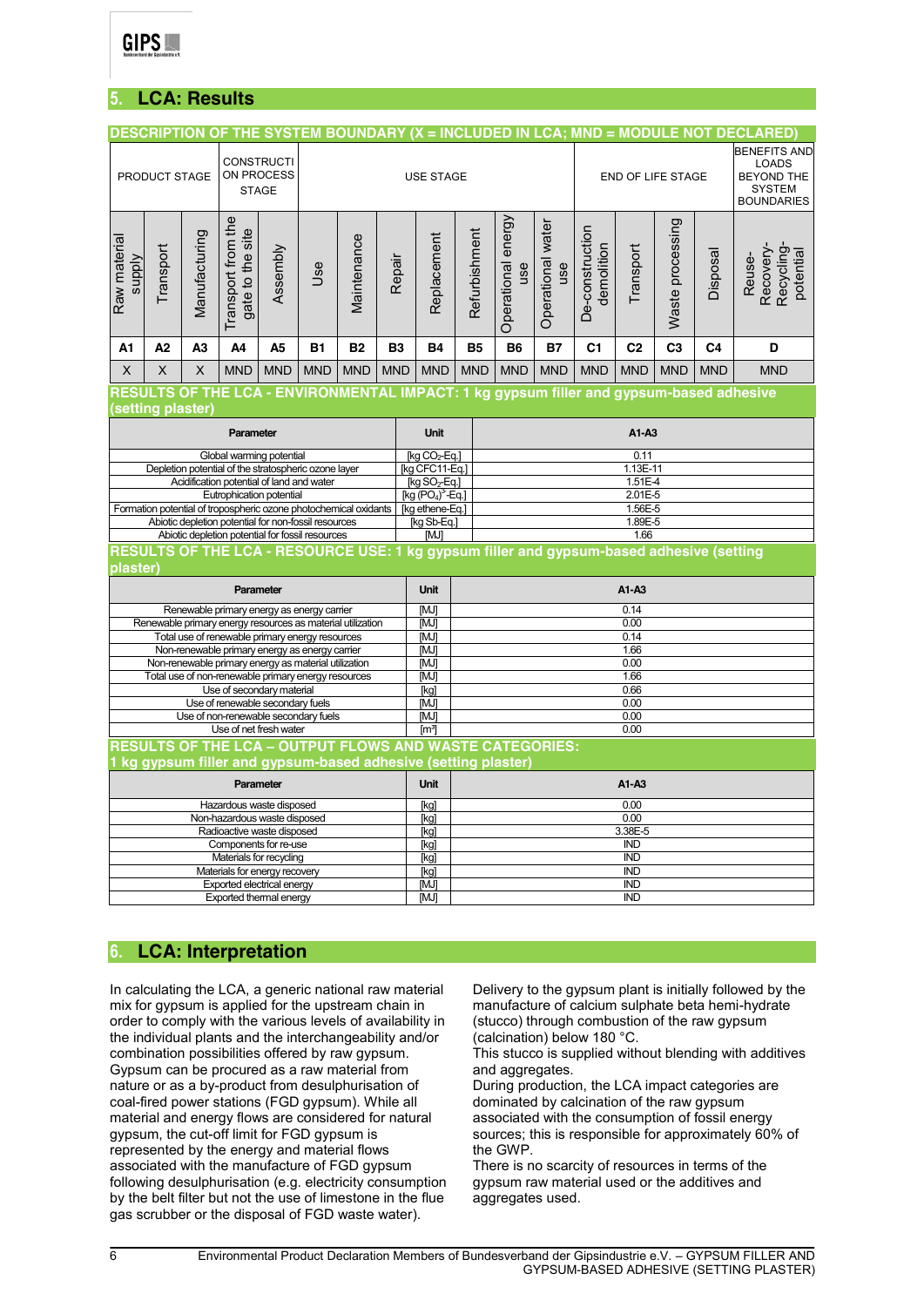

More than 99% of the ADPE is dominated by the use of natural gypsum for which the sulphur content of the earth's crust is applied as a criterion for calculating the Sb equivalent. As the LCA was modelled from the cradle to the factory gate, no credits are considered for possible recycling of gypsum at the end of life.

Unpacked products do not display any serious differences from packaged products in the impact categories (all differences < 10%) but packaging requires around 50% more primary energy (PERE and PERT) than for the unpacked product.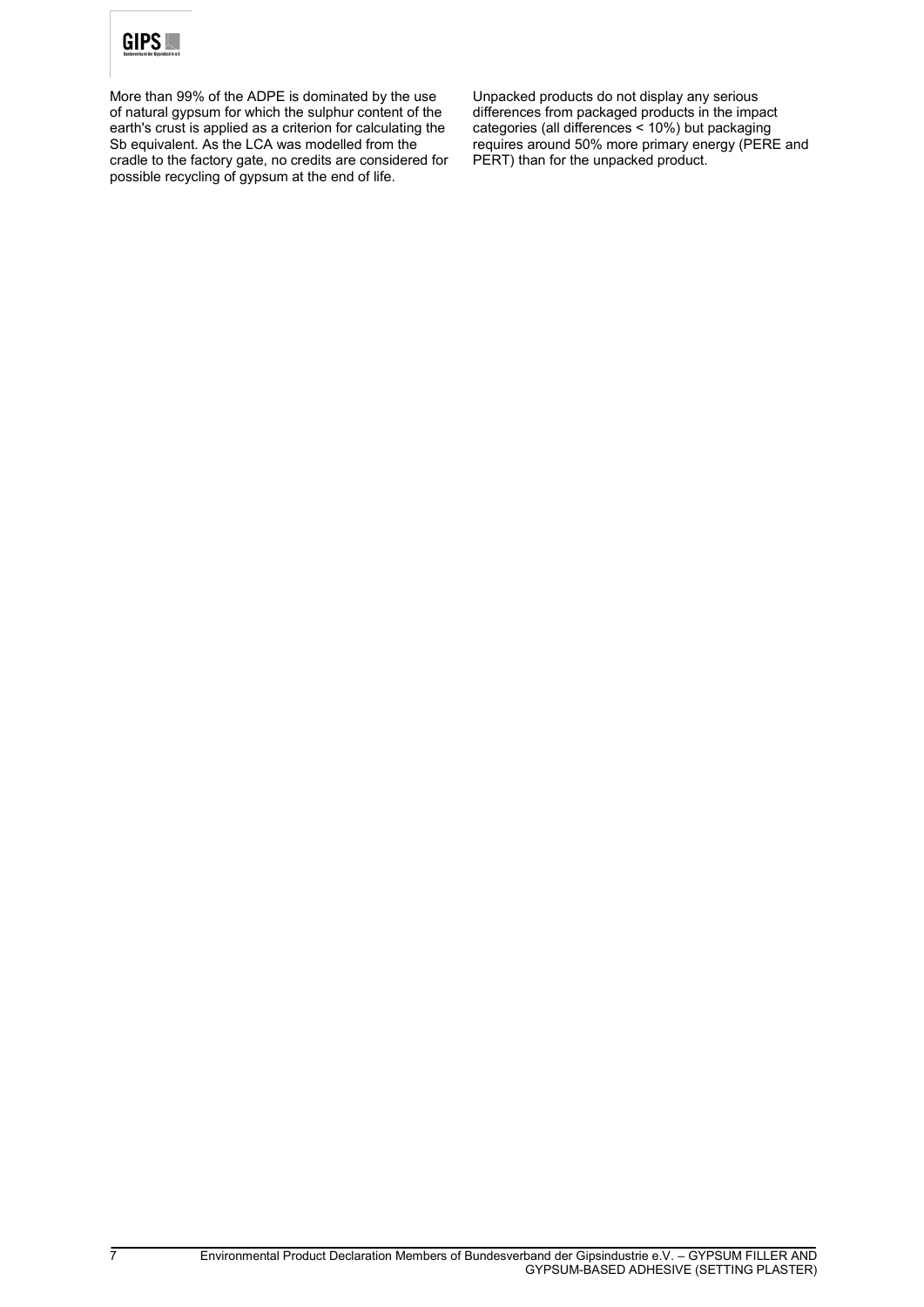## **7. Requisite evidence**

#### **7.1 Leaching**

On analysis according to the Landfilling Ordinance, the product displays the sulphate concentration in the saturation range which is typical for gypsum (approx. 1500 mg/l), resulting in disposal options only from landfill class I upwards.

Gypsum is classified as a listed substance in Water Hazard Class 1 (slightly hazardous for water). Heavy metal content is significantly below the corresponding criteria for landfill class I.

Proper disposal in accordance with the parameters which can depend on use, sorting depth during deconstruction, collection (separately or together with other construction waste) and treatment, and must be determined by the waste producer responsible.

**7.2 Radioactivity**

#### The product can be used without restriction with overall dose contributions of significantly lower than 0.3 mSv/a, determined on the basis of the index calculation to RP 112 and the radon concentration /BfS report/.

#### **7.3 VOC emissions**

All requirements of the AgBB test scheme, version 2008, are fully metwith regard to all test criteria /Scherer 2010/: **TVOC**<sub>3</sub> ≤ 10 mg/m<sup>3</sup> **Carcinogens<sub>3</sub> <b>EU** cat. 1 and  $2 \le 0.01$  mg/m<sup>3</sup> **TVOC<sub>28</sub>** < 1.0 mg/m<sup>3</sup> **SVOC<sub>28</sub>**  $\leq$  0.1 mg/m<sup>3</sup> **Carcinogens<sub>28</sub> EU cat. 1 and 2**  $\leq$  0.001 mg/m<sup>3</sup> **Total VOC<sub>28</sub> excl. LCI**  $\leq$  0.1 mg/m<sup>3</sup> Total VOC incl. LCI  $R = \sum C_i / LCI_i < 1$ 

### **8. References**

#### **Institut Bauen und Umwelt**

Institut Bauen und Umwelt e.V., Berlin(pub.): Generation of Environmental Product Declarations (EPDs);

#### **General principles**

for the EPD range of Institut Bauen und Umwelt e.V. (IBU), 2013/04 [www.bau-umwelt.de](http://www.bau-umwelt.de/)

#### **ISO 14025**

DIN EN ISO 14025:2011-10: Environmental labels and declarations — Type III environmental declarations — Principles and procedures

#### **EN 15804**

EN 15804:2012-04+A1 2013: Sustainability of construction works — Environmental Product Declarations — Core rules for the product category of construction products

#### /Construction Products Regulation/

Regulation (EU) No. 305/2011 of the European Parliament and Council dated 9 March 2011 establishing harmonised conditions for marketing construction products and replacing Council Guideline 89/106/EEC; ABl. EU L88/5 dated 4.4.2011

#### /BBSR service life/

BBSR table "Service lives of components for LCA in accordance with BNB"

"Sustainable Building Information Portal" by the Federal Ministry of Transport, Building and Urban Affairs: http://www.nachhaltigesbauen.de/baustoff-undgebaeudedaten/nutzungsdauern-von-bauteilen.html; last revised: 03.11.2011

#### /BfS report/

Natural radioactivity in construction materials and the ensuing radiation exposure

Field of radiation protection and environment K. Gehrcke, B. Hoffmann, U. Schkade, V. Schmidt, K. Wichterey: urn:nbn:de:0221-201210099810 Federal Office for Radiation Protection,

Salzgitter, November 2012 http://doris.bfs.de/jspui/bitstream/urn:nbn:de:0221- 201210099810/3/BfS\_2012\_SW\_14\_12.pdf

/DIN 18202/ DIN 18202:2013-04 Title: Tolerances in building construction – Buildings

/DIN EN 520/ DIN EN 520:2009-12 Title: Gypsum plasterboards – Definitions, requirements and test methods; German version EN 520:2004+A1:2009

/DIN EN 13279-1/ DIN EN 13279-1:2008-11 Title: Gypsum binders and gypsum plasters – Part 1: Definitions and requirements; German version EN 13279-1:2008

/DIN EN 13501-1/ DIN EN 13501-1:2010-01 Title: Fire classification of construction products and building elements – Part 1: Classification using data from reaction to fire tests; German version EN 13501- 1:2007 + A1:2009

/DIN EN 13963/ DIN EN 13963:2011-11 Draft Title: Jointing materials for gypsum boards – Definitions, requirements and test methods; German version prEN 13963:2011

/DIN EN ISO 50001/ DIN EN ISO 50001:2011-12 Energy management systems – Requirements with guidance for use (ISO 50001:2011); German version EN ISO 50001:2011

#### /ECHA 2013/

European Chemicals Agency (ECHA) Candidate List of Substances of Very High Concern for Authorisation (published in accordance with Article 59(10) of the REACH Regulation)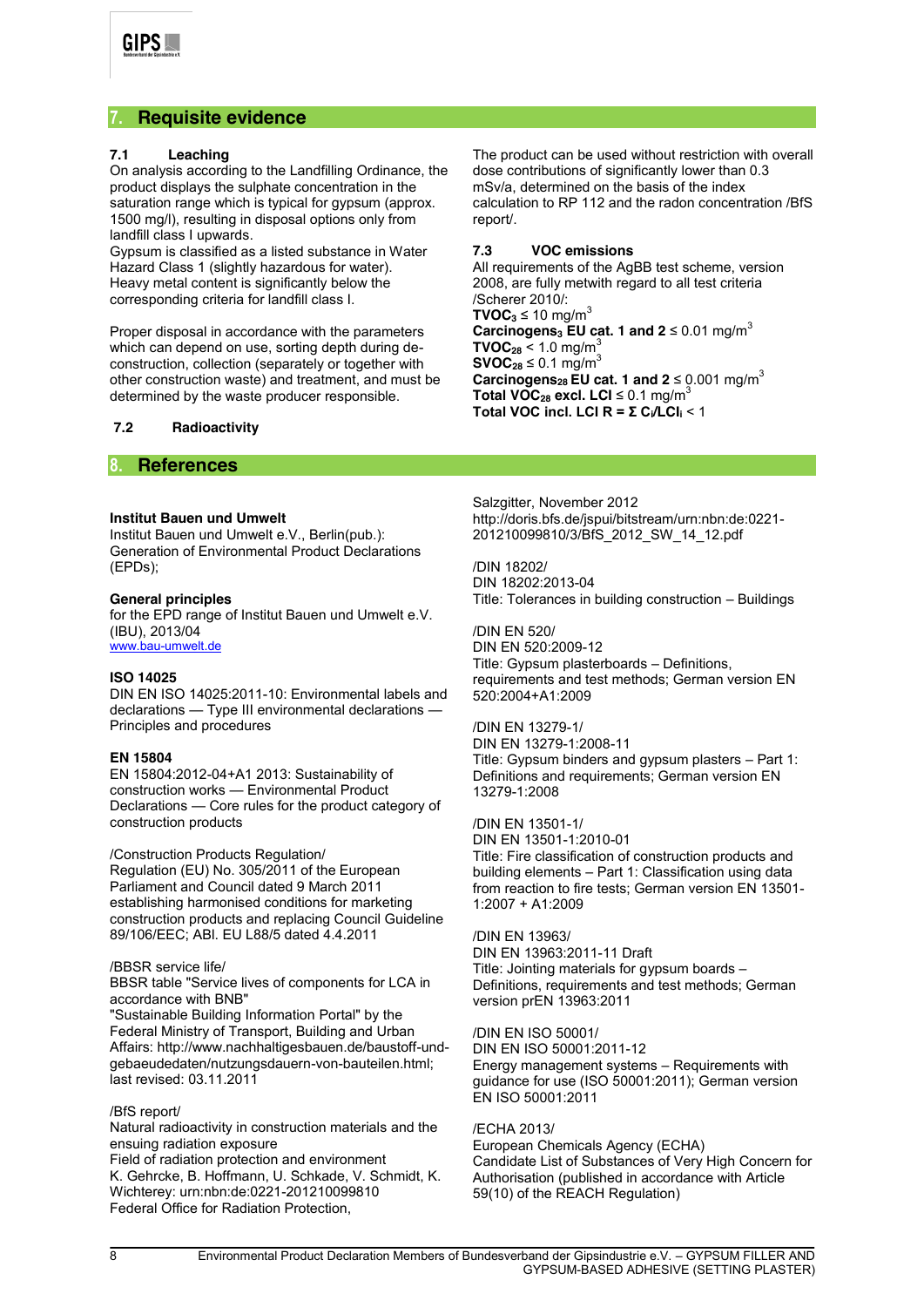

http://echa.europa.eu/de/candidate-list-table; last revised: 20 June 2013

GaBi 5 2012 GaBi 5: Software and data base for comprehensive analysis LBP, University of Stuttgart and PE International Documentation of GaBi 5 data sets http://documentation.gabi-software.com/ (2012)

/Gypsum Data Book/ Gypsum Data Book Pub.: Bundesverband der Gipsindustrie e. V. Kochstraße 6–7, 10969 Berlin Published on: www.gips.de (section: Publications / Books); last revised: May 2013

/IGB/ IGB Handbuch Gipsputze Zukunftsaufgabe Bauen im Bestand Pub.: Bundesverband der Gipsindustrie e. V. Kochstraße 6–7, 10969 Berlin

Published on: www.gips.de (section: Publications / Books); last revised: 1st print run, September 2009

#### /Flooding Leaflet/

Removing damage caused by flooding to components made of gypsum or gypsum plaster BVG Information Service No. 01 Published on: www.gips.de (section: Download, Publications, Information Services); last revised: June 2013

#### /Scherer 2010/

Fraunhofer-Institut für Bauphysik IBP, Holzkirchen Test report: Cross-sectional study on the emission potential of volatile organic compounds from gypsum components and gypsum products for interior applications (July 2010) Published on: www.gips.de (section: Research Association, Projects, 2010)